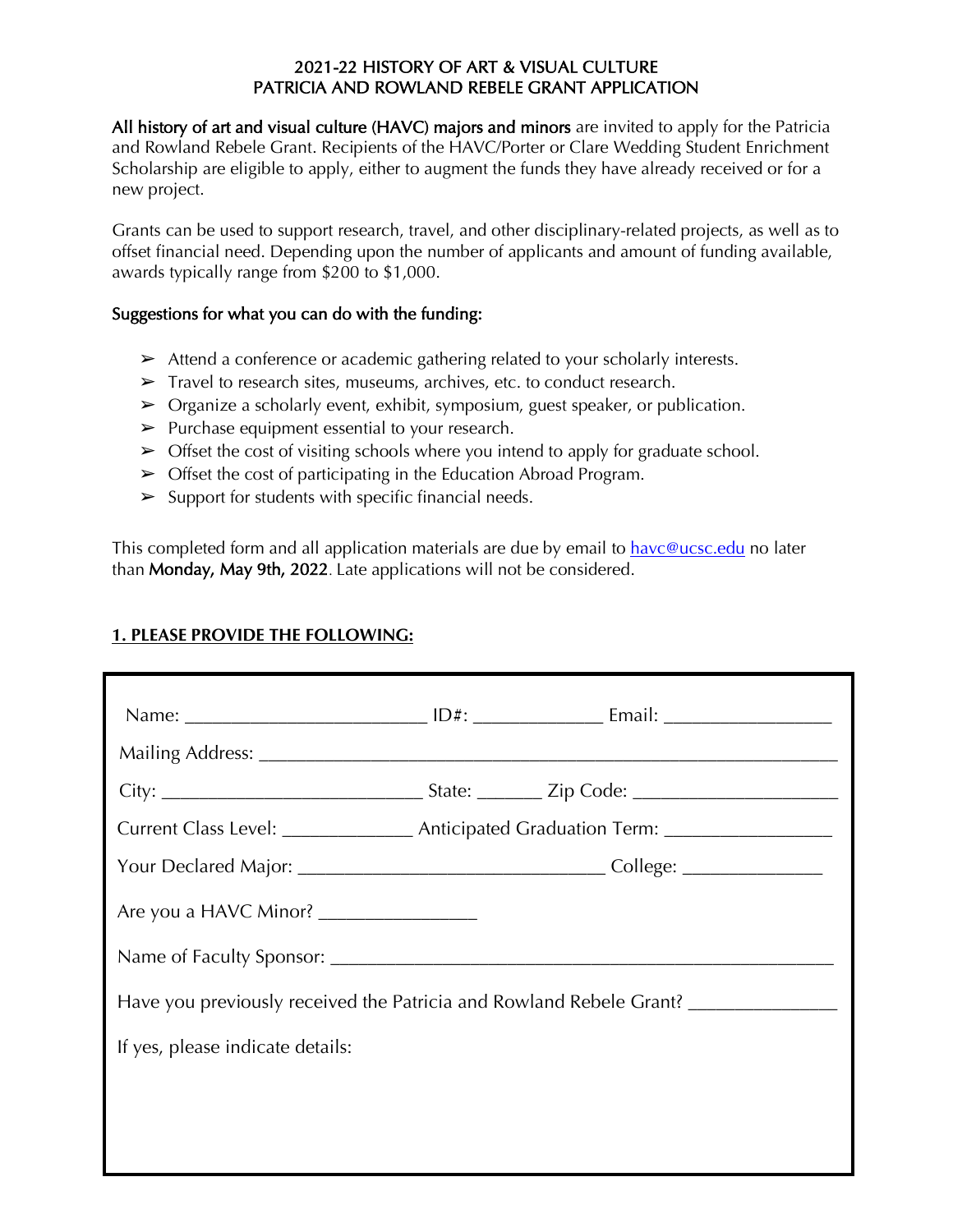#### 2. PROJECT PROPOSAL

Include a 250-500 word typewritten description of your project. Describe your approach and methodology, planned activities, and justification for the project.

#### 3. BUDGET SUMMARY

Include a detailed budget on a separate sheet. It is advised that you have multiple sources of funding for your project.

TOTAL BUDGET FOR PROJECT: \$

## TOTAL AMOUNT REQUESTED: \$

# 4. ENDORSEMENT OF HISTORY OF ART & VISUAL CULTURE FACULTY SPONSOR

#### Faculty Sponsors: Please enter and sign your name below to attest to the following:

I have carefully reviewed the proposed project and I believe it has merit and is feasible. I agree to supervise the student and the project if the application is approved, and will review the student's completion report.

| Name of Faculty Sponsor: |  |
|--------------------------|--|
|--------------------------|--|

Signature: \_\_\_\_\_\_\_\_\_\_\_\_\_\_\_\_\_\_\_\_\_\_\_\_\_\_\_\_\_\_\_\_\_\_\_\_\_\_\_\_\_\_\_\_\_ Date: \_\_\_\_\_\_\_\_\_\_\_\_\_\_\_\_\_\_\_\_\_\_\_

Additional Comments (these can also be submitted directly to the undergraduate advisor by the application deadline):